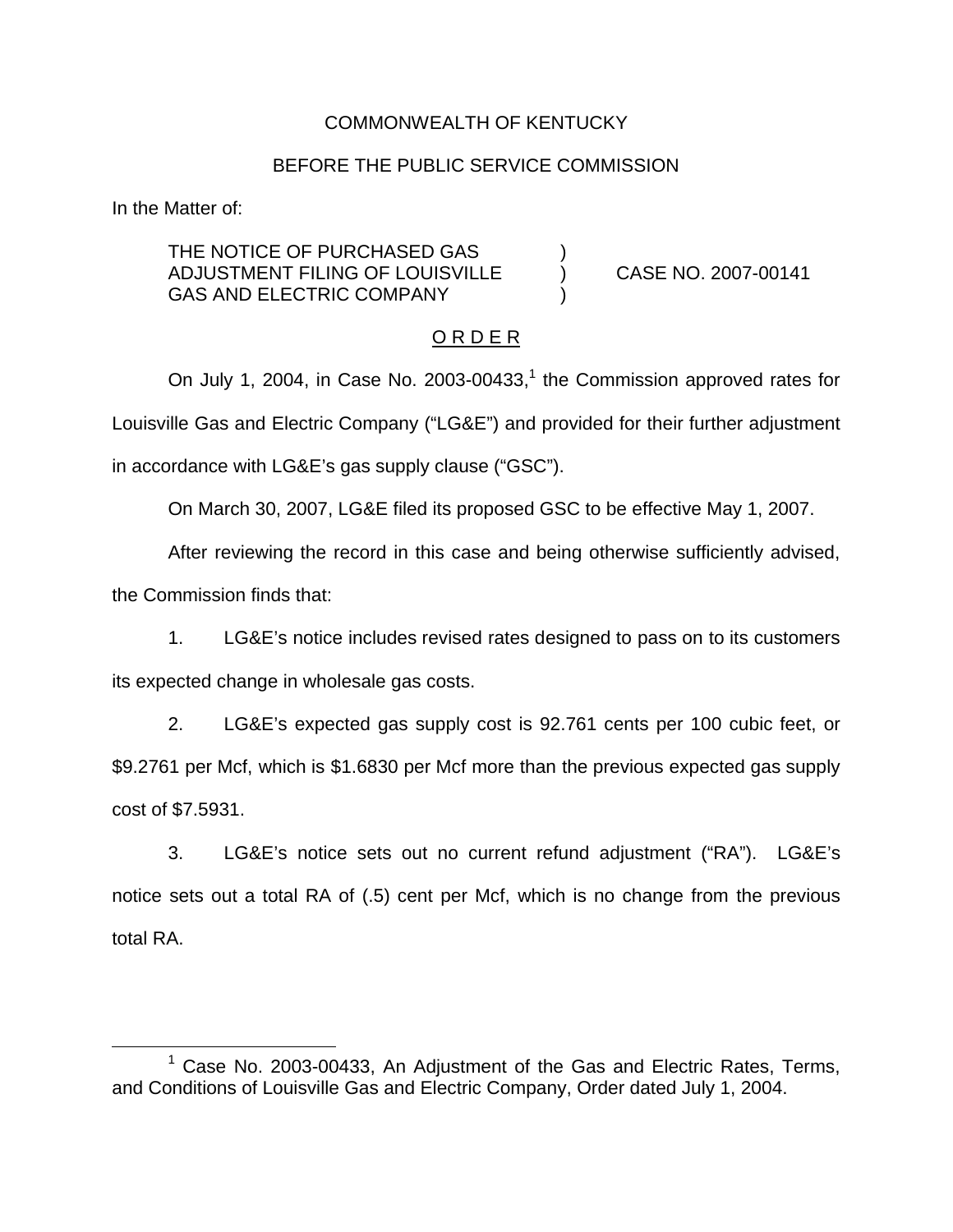4. LG&E's notice sets out a current actual adjustment ("AA") of 11.99 cents per Mcf. The total AA of (49.75) cents per Mcf is an increase of 64.74 cents per Mcf from the previous total AA.

5. LG&E's notice sets out a \$1.0765 per Mcf current Balance Adjustment ("BA"), which is an increase of \$1.1141 per Mcf from the previous BA.

6. LG&E's notice sets out its performance-based rate recovery component ("PBRRC") of 16.1 cents per Mcf, which will remain in effect to collect LG&E's portion of PBRRC savings until January 31, 2008.

7. LG&E's GSC component is 100.111 cents per 100 cubic feet or \$10.0111 per Mcf, which is \$3.4445 per Mcf more than the prior GSC component of \$6.5666 per Mcf.

8. The rate in the Appendix to this Order is fair, just, and reasonable, and should be approved for gas supplied by LG&E on and after May 1, 2007.

IT IS THEREFORE ORDERED that:

1. The rate in the Appendix, attached hereto and incorporated herein, is approved for gas supplied on and after May 1, 2007.

2. Within 20 days of the date of this Order, LG&E shall file with the Commission its revised tariffs setting out the rate authorized herein.

-2- Case No. 2007-00141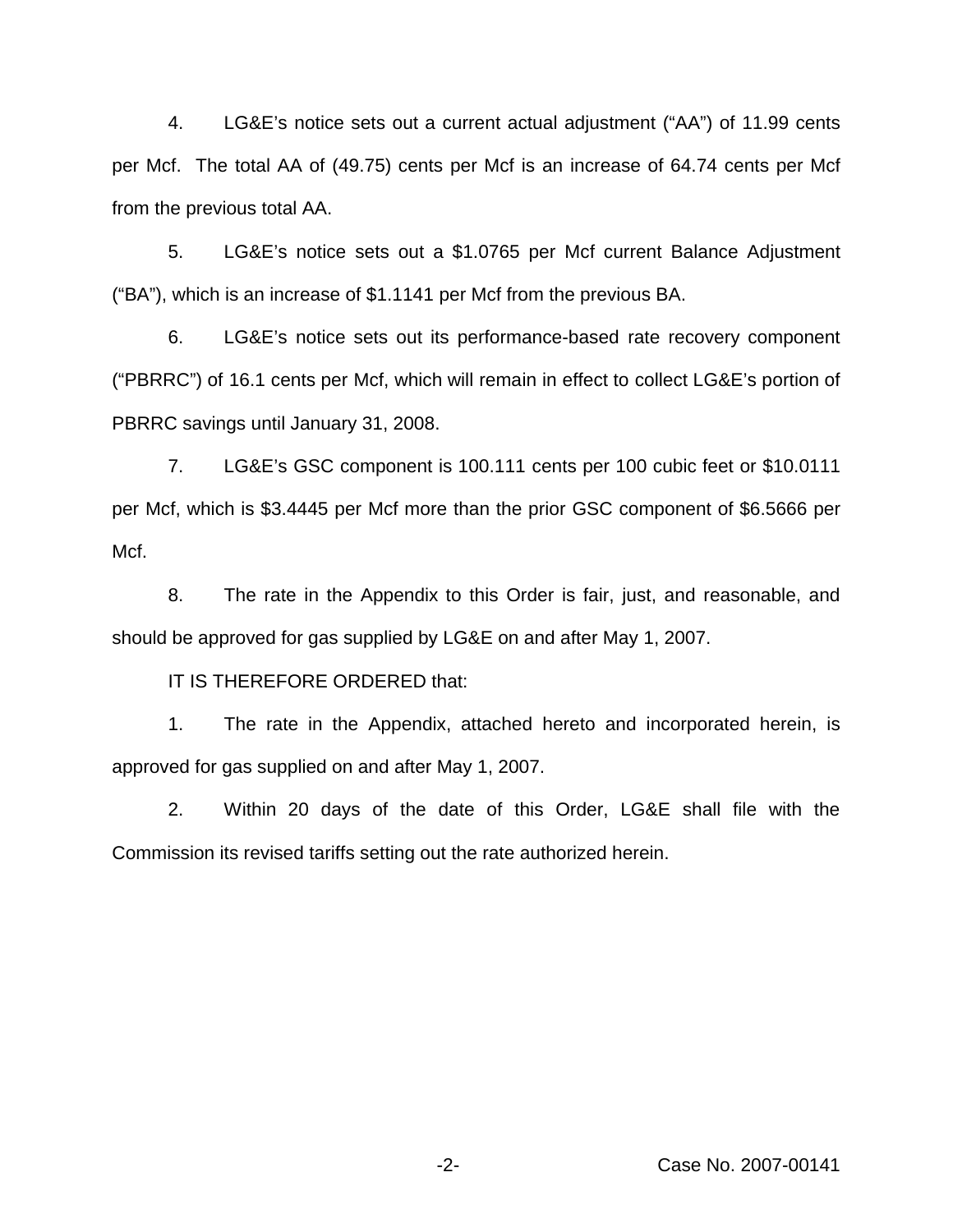Done at Frankfort, Kentucky, this 26<sup>th</sup> day of April, 2007.

By the Commission

ATTEST:



Case No. 2007-00141